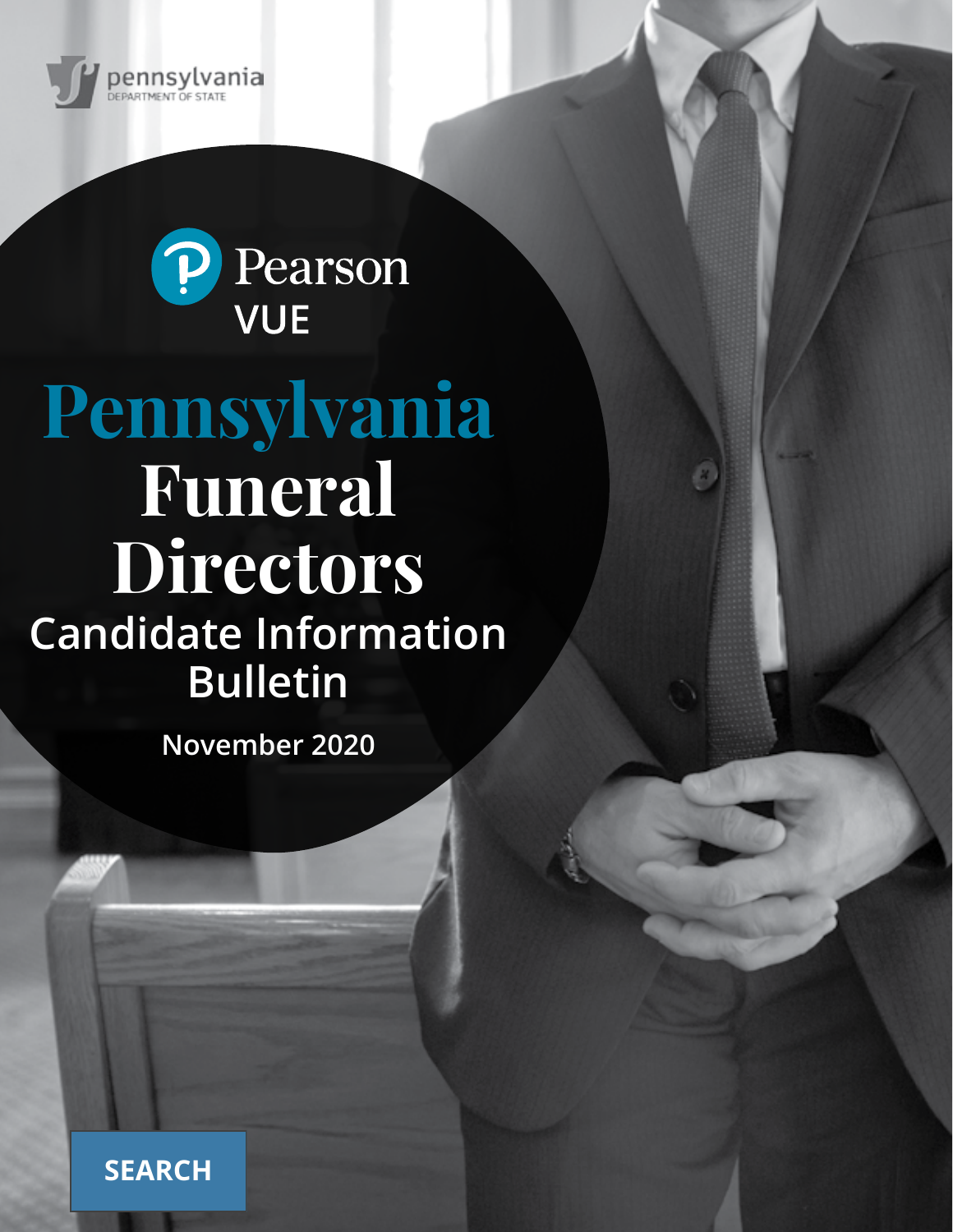# **QUICK REFERENCE**

#### PENNSYLVANIA STATE BOARD OF FUNERAL DIRECTORS

**http://www.dos.pa.gov/funeral**

P.O. Box 2649

Harrisburg, PA 17105-2649 (717) 783-3397

### Email: **st-funeral@pa.gov**

*Hours of Operation 8:30 am – 4:30 pm M-F, Closed on Federal Holidays*

#### *Contact the Pennsylvania State Board of Funeral Directors to:*

- Clarify information about licensure
- Change your current name or address
- Obtain license verification
- Obtain information regarding your *Application for Examination*
- Verify paper documentation (e.g., school transcripts) is received

#### PEARSON VUE® PENNSYLVANIA FUNERAL DIRECTORS EXAMINATION

**http://www.pearsonvue.com/pa/bpoa**

*Attn: Regulatory Program Manager* 5601 Green Valley Dr. Bloomington, MN 55437 (877) 883-1370

*Monday–Friday 8am–11pm; Saturday 8am–5pm; Sunday 10am–4pm (Eastern Time Zone)*

#### *Go to Pearson VUE's website (http://www.pearsonvue.com/pa/bpoa) to:*

- Download a candidate handbook
- Download the *Duplicate Score Report Form* from the candidate handbook

#### *Call or email (pearsonvuecustomerservice@pearson.com) Pearson VUE to:*

- Obtain information regarding your Score Report
- Obtain information regarding your examination
- Schedule, cancel, or reschedule an examination

#### *Accommodation Requests [\(http://pearsonvue.com/accommodations\)](http://pearsonvue.com/accommodations):*

• Request an accommodation for testing under the Americans with Disabilities Act (ADA) guidelines

#### DASHER

Pearson VUE c/o Dasher Inc PO Box 60669 Harrisburg, PA 17105 1 (844) 369-9360

*Monday–Friday 8am–6pm (Eastern Time Zone); Closed on the following holidays: New Years, Memorial Day, July 4th, Labor Day, Thanksgiving, Christmas*

#### *Call or email (paboards@dasherinc.com) Dasher for:*

- Preceptor Affidavit
- Case history log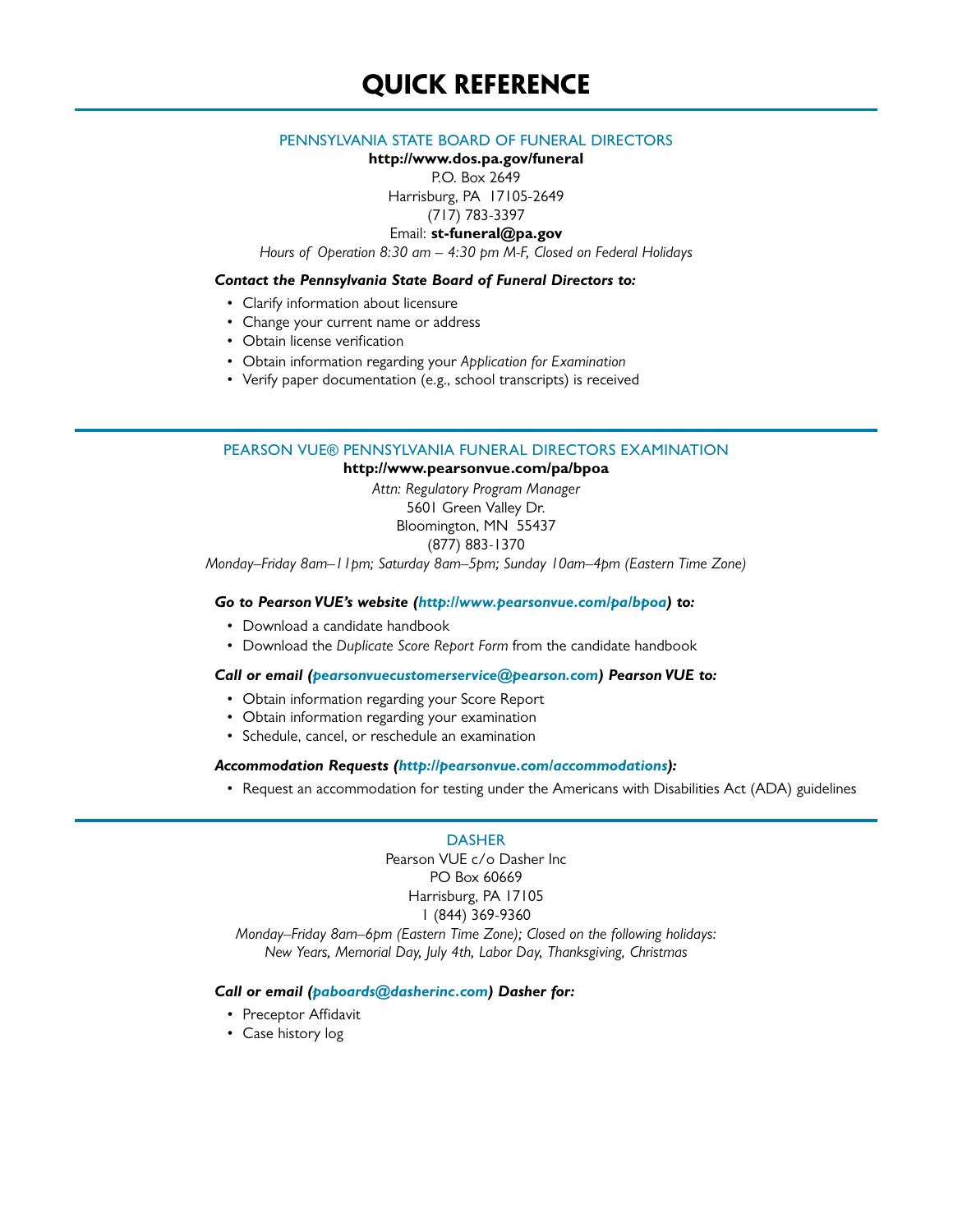# **TABLE OF CONTENTS**

|--|--|--|

| Criminal History Record Check (mandatory) I |  |
|---------------------------------------------|--|
|                                             |  |
|                                             |  |
|                                             |  |
|                                             |  |
|                                             |  |

### Exam Scheduling, Cancellation, and Rescheduling................. 2

| Acceptable Forms of Candidate Identification3 |  |
|-----------------------------------------------|--|
|                                               |  |
|                                               |  |
|                                               |  |
|                                               |  |
|                                               |  |
|                                               |  |
|                                               |  |
|                                               |  |

#### APPENDIX

| A: Request for Duplicate Score |  |
|--------------------------------|--|
|                                |  |
|                                |  |
|                                |  |

Pearson VUE does not discriminate on the basis of age, sex, race, creed, disabling condition, religion, national origin, or any other protected characteristics.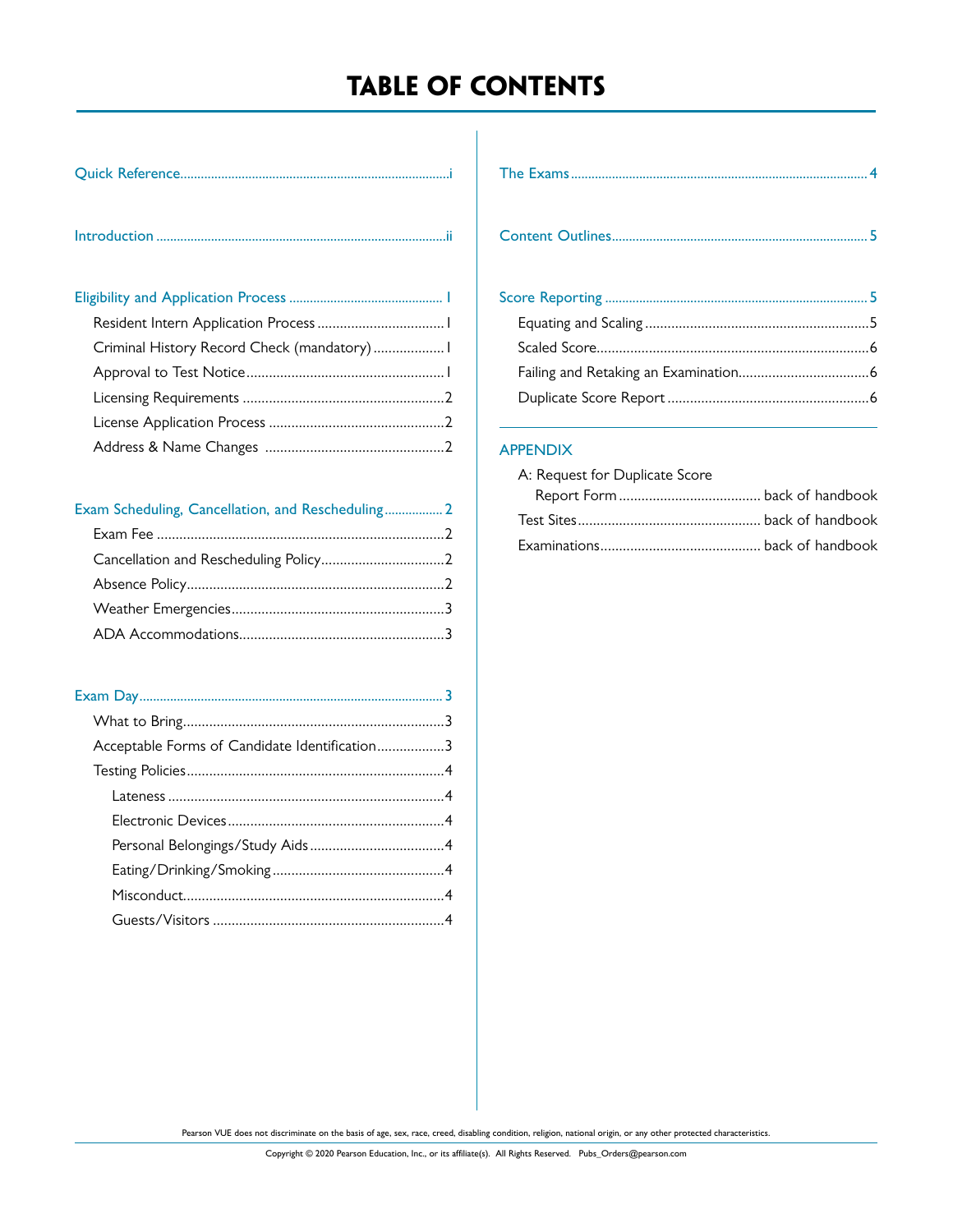# **INTRODUCTION**

This handbook is for candidates who want to be licensed as Funeral Directors in Pennsylvania. It describes the steps you, the candidate, must follow to apply for and test. Please read this handbook in its entirety.

The Pennsylvania State Board of Funeral Directors has contracted with Pearson VUE to create, score, and report the results of the examinations you must take to become licensed. The contact information (including web services) for Pearson VUE are listed in the *Quick Reference* on the inside front cover of this handbook.

# **ELIGIBILITY AND APPLICATION PROCESS**

#### RESIDENT INTERN APPLICATION PROCESS

To become licensed as a Funeral Director in Pennsylvania, you must first obtain your Funeral Resident Intern license. To do so, create an account in PALS at: **https://www.pals.pa.gov**, apply for a Funeral Resident Intern license, and pay the appropriate fee.

When applying for a Funeral Resident Intern license, candidates must provide the following documents:

- Child Abuse Recognition and Reporting
- Certificate of Mortuary Education
- Application for Preceptor
- Certificate of Preliminary Education (only if you never held a Funeral Trainee license in Pennsylvania)
- Criminal History Documentation (if applicable) must include typed explanation and certified documents

### CRIMINAL HISTORY RECORD CHECK (MANDATORY)

Pennsylvania applicants must either provide or purchase a recent *Criminal History Records Check* (CHRC) from the state police or another state agency from every state in which the applicant has lived or worked within the past five (5) years. The report(s) must be dated within 90 days of the date the application was submitted.

For new license applicants, who reside in Pennsylvania, a \$27 cost will be added for your PA CHRC. This will be run by the Dept of State.

For applicants residing in California, Arizona, or Ohio: Due to the laws of these states, the Board is not an eligible recipient of CHRC's from California, Ohio, or Arizona. Please obtain your Federal Bureau of Investigation (FBI) Identity History Summary Check at **https://www.fbi.gov/services/cjis/ identity-historysummary-checks**.

### APPROVAL TO TEST NOTICE

When your required documents have been received and evaluated for completeness, you will receive an approval to test notice via email. The approval to test notice contains details about how to schedule your examination.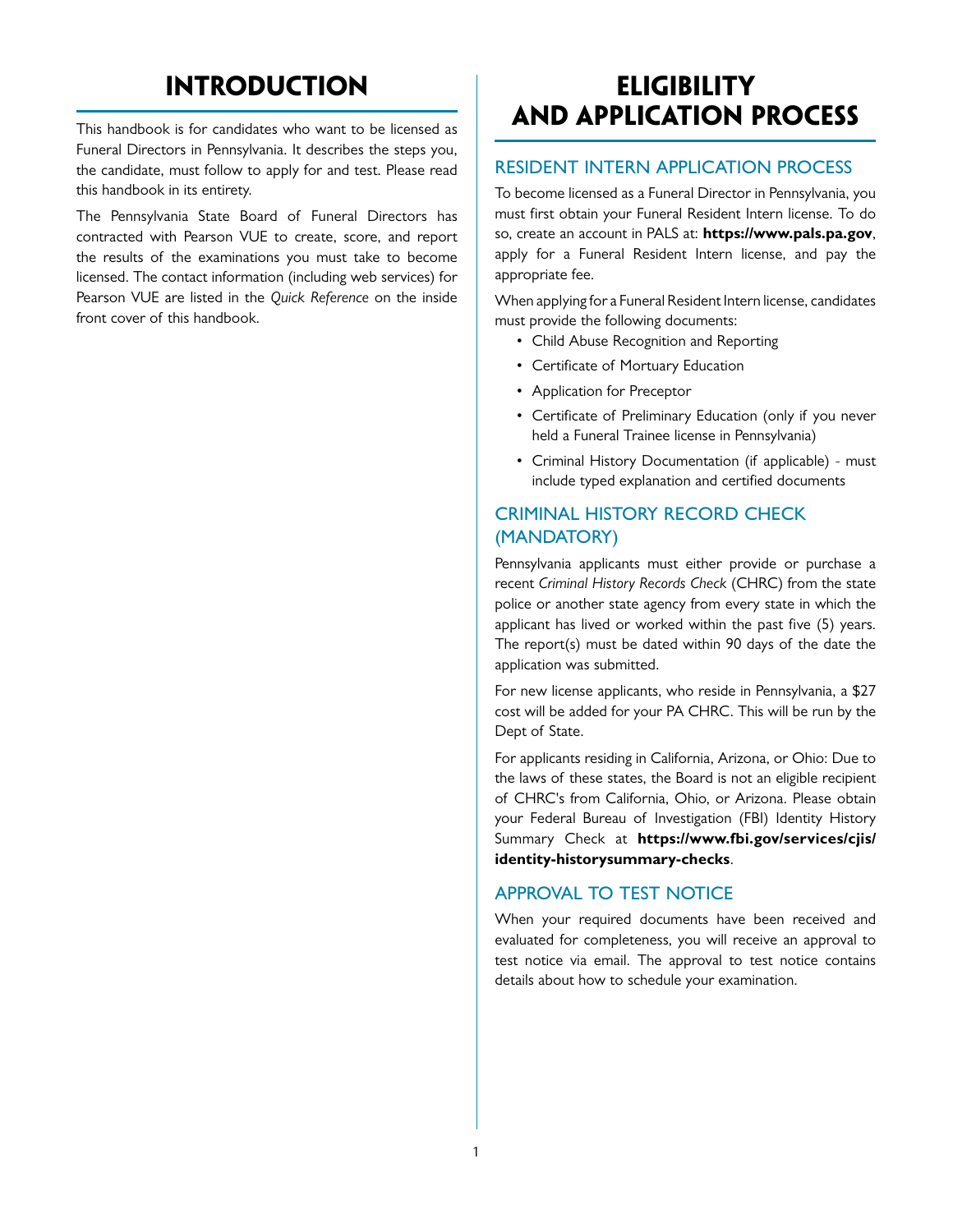#### LICENSING REQUIREMENTS

Once approved for a Funeral Resident Intern license, candidates must pass both the Funeral Director Jurisprudence and Funeral Director Written Practical exams. Candidates must also submit the following within one year of receiving their Funeral Resident Intern license:

- Complete and submit 35 funeral case history
- Affidavit of Preceptor

Both documents must be mailed to Dasher at:

**Pearson VUE c/o Dasher, Inc. P.O. Box 1652 Harrisburg, PA 17105-1652**

#### LICENSE APPLICATION PROCESS

Upon completion of the one-year internship; completion of 35 funeral case histories; and passing of the Written Practical and Jurisprudence examinations, you will be eligible to apply for your Funeral Director's license. An application for the Funeral Director's license can be obtained at the following website: **https://www.pals.pa.gov**.

#### ADDRESS & NAME CHANGES

Candidates must submit "Change to an Individual License" application by downloading the application at: **www.dos.pa.gov/funeral**.

# **EXAM SCHEDULING, CANCELLATION, AND RESCHEDULING**

The Written Practical and Jurisprudence exams are scheduled and administered as two separate exams. The exams will be given at a Pearson VUE computer-based testing facility. Once you have received your approval to test notice, you may schedule your exams online by using the Pearson VUE web reservations site at: **http://www.pearsonvue.com/pa/bpoa**.

#### EXAM FEE

The exam fee (\$100 per exam) can be paid by credit card, debit card, or electronic check (payable to Pearson VUE). Personal checks are not accepted. Exam fees are paid online at **www.pearsonvue.com** at the conclusion of the exam scheduling process.

### CANCELLATION AND RESCHEDULING POLICY

If you cannot attend your exam, you must contact Pearson VUE at least forty-eight (48) hours before the day of the exam to reschedule. If you do not attend your exam, and have not contacted Pearson VUE at least forty-eight (48) hours before the exam date, your exam fee will NOT be refunded and you cannot transfer the fee to another exam date. You may not give your exam date to another person.

### ABSENCE POLICY

Candidates who are late or absent from an exam may call Pearson VUE within 14 days of the exam date to request an excused absence. A case number will be assigned, and supporting documentation can be emailed to **Caseattachments@pearson.com**. For example, if you are absent because of illness of yourself or an immediate family member, you must email a copy of the original doctor's note to **Caseattachments@pearson.com**.

Acceptable excuses include:

- Illness of yourself or an immediate family member
- Death in the family
- Disabling traffic accident
- Court appearance or jury duty
- Military duty
- Weather emergency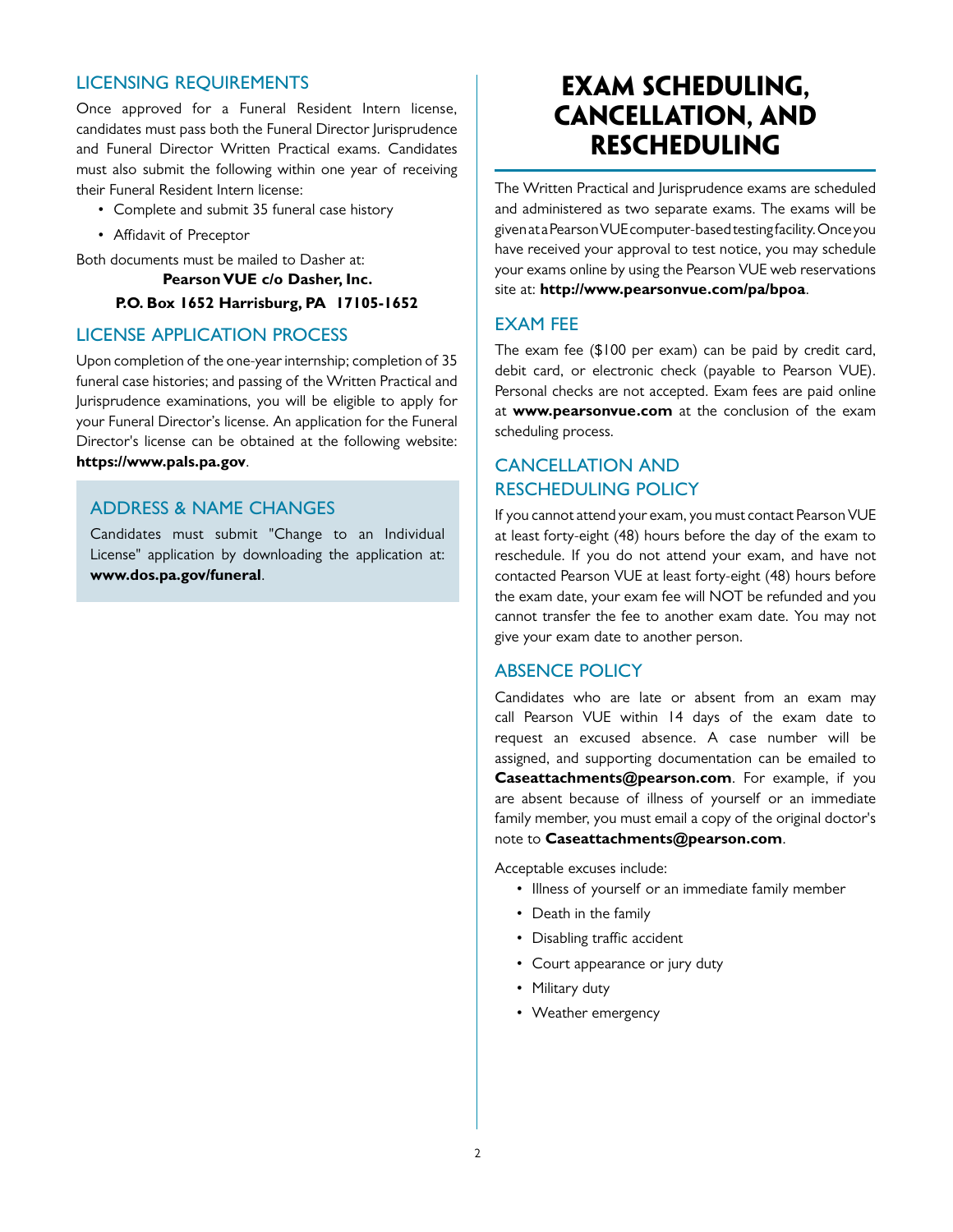#### WEATHER EMERGENCIES

Exams may be delayed or cancelled if severe weather or a natural disaster makes the test site unsafe or impossible to reach. Candidates will be notified if the exam is cancelled and may take the exam on another day at no additional cost.

#### ADA ACCOMMODATIONS

Pearson VUE complies with the provisions of the Americans with Disabilities Act as amended. The purpose of accommodations is to provide candidates with full access to the test. Accommodations are not a guarantee of improved performance or test completion. Pearson VUE provides reasonable and appropriate accommodations to individuals with documented disabilities who demonstrate a need for accommodations.

Test accommodations may include things such as:

- A separate testing room
- Extra testing time
- A Reader or Recorder, for individuals with mobility or vision impairments and cannot read or write on their own

Test accommodations are individualized and considered on a case-by-case basis. All candidates who are requesting accommodations because of a disability must provide appropriate documentation of their condition and how it is expected to affect their ability to take the test under standard conditions. This may include:

- Supporting documentation from the professional who diagnosed the condition, including the credentials that qualify the professional to make this diagnosis
- A description of past accommodations the candidate has received

The steps to follow when requesting test accommodations vary, depending on your test program sponsor. To begin, go to **http://pearsonvue.com/accommodations**, and then select your test program sponsor from the alphabetized list. Candidates who have additional questions concerning test accommodations may contact the ADA Coordinator by emailing **accommodationspearsonvue@pearson.com**.

# **EXAM DAY**

Please arrive at the test center thirty (30) minutes before your scheduled appointment time. This will give you adequate time to complete the necessary sign-in procedures. Be prepared to show identification. If you arrive more than fifteen (15) minutes late for your appointment, you may be refused admission and exam fees may be forfeited.

No personal items may be taken into the testing room. This includes all bags, books not authorized by the sponsor, notes, phones, pagers, watches and wallets.

#### WHAT TO BRING

You MUST bring the following items with you to the Examination test site:

• Two (2) forms of current (unexpired) signature-bearing identification. (One MUST be photo-bearing, see list below). **PLEASE NOTE:** The signature and names must match exactly to what was submitted on your application. If you come to the test site without the proper ID, you will not be allowed to take the exam and you will lose your exam fee.

All exam questions, each form of the exam, and all other exam materials are copyrighted by and the property of Pearson VUE. Any distribution of the exam content or materials through any form of reproduction, or through oral or written communication, is strictly prohibited and punishable by law. Anyone who removes or tries to remove exam material or information from the test site will be prosecuted to the fullest extent of the law.

### ACCEPTABLE FORMS OF CANDIDATE IDENTIFICATION

Candidates must present **two (2) forms** of current signature identification. The primary identification must be governmentissued and photo-bearing with a signature, and the secondary identification must contain a valid signature. Identification must be in English. Note: Candidates are not permitted to enlist another individual (proxy) to test on their behalf

#### PRIMARY ID

(PHOTOGRAPH AND SIGNATURE, NOT EXPIRED)

- Government-issued Driver's License
- U.S. Dept. of State Driver's License
- U.S. Learner's Permit (plastic card only with photo and signature)
- National/State/Country ID card
- Passport
- Passport Card
- Military ID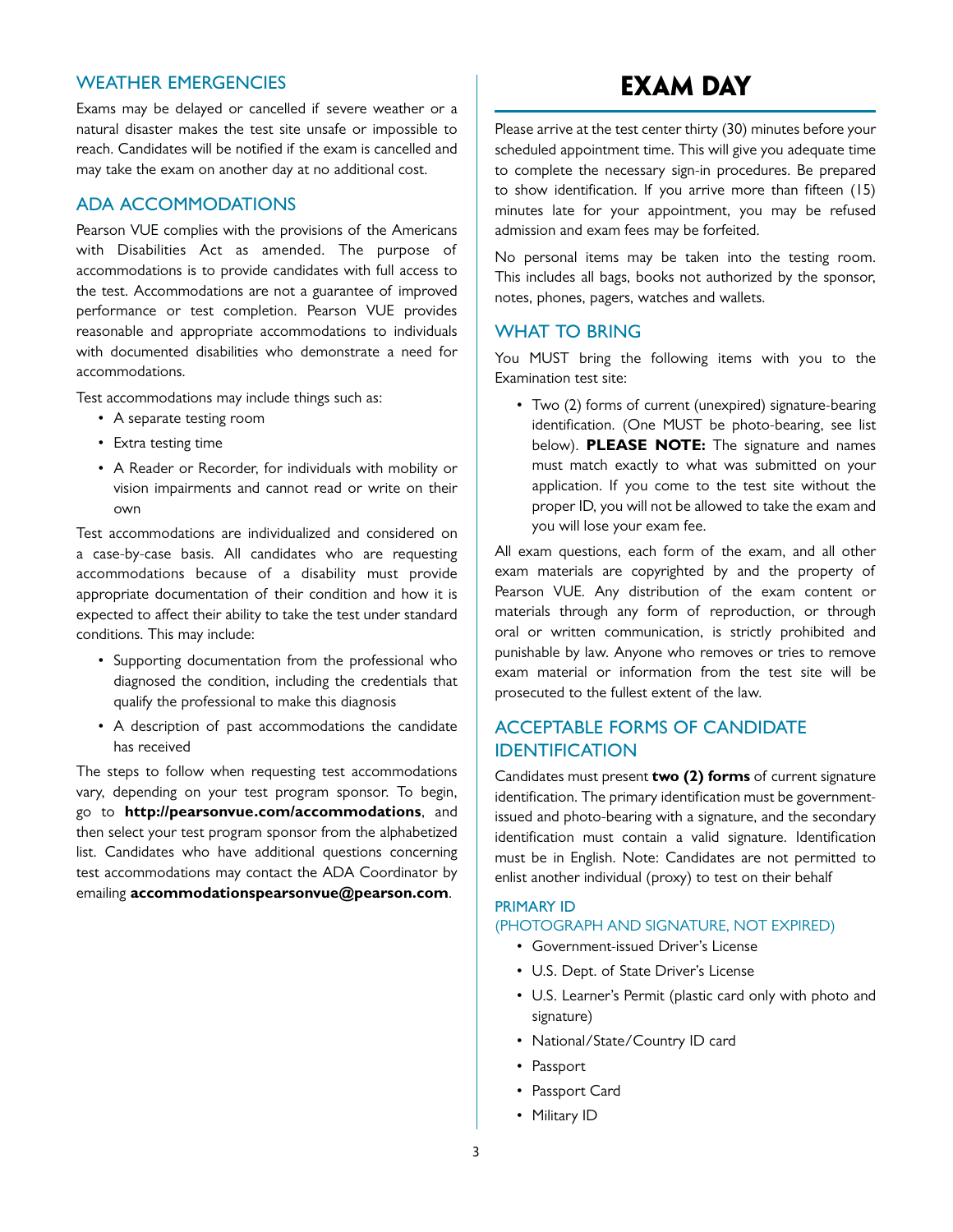- Military ID for spouses and dependents
- Alien Registration Card (Green Card, Permanent Resident Visa)

#### SECONDARY ID (SIGNATURE, NOT EXPIRED)

- U.S. Social Security card
- Debit (ATM) card
- Any form of ID on the Primary ID list

If the ID presented has an embedded signature that is not visible (microchip), or is difficult or impossible to read, the candidate must present another form of identification from the Primary ID or Secondary ID list that contains a visible signature.

Pearson VUE does not recognize grace periods. For example, if a candidate's driver's license expired yesterday and the state allows a 30-day grace period for renewing the ID, the ID is considered to be expired.

#### TESTING POLICIES

The following policies are observed at each test center:

#### LATENESS

**Arrive at the test center thirty (30) minutes before your scheduled examination starts.** If you are late for your scheduled examination, or do not bring all of your required materials, you will NOT be allowed to test and your examination fee will NOT be returned (see *Cancellation and Rescheduling* for more details).

#### ELECTRONIC DEVICES

Cellular phones, pagers or any other electronic devices are not permitted to be used and must be turned off during testing. There is no place for storage of personal belongings at the test centers.

#### PERSONAL BELONGINGS/STUDY AIDS

You are not permitted to take personal belongings such as briefcases, large bags, study materials, extra books or papers into the examination room. Any such materials brought into the examination room will be collected and returned to you when you have completed the examination. Pearson VUE is not responsible for lost or misplaced items.

#### EATING/DRINKING/SMOKING

You are not permitted to eat, drink, or smoke during the examination.

#### **MISCONDUCT**

If you cause a disturbance of any kind or engage in any kind of misconduct, you will be dismissed from the examination and the incident will be reported to the Pennsylvania State Board of Funeral Directors. Decisions regarding disciplinary measures are the responsibility of the Pennsylvania State Board of Funeral Directors.

#### GUESTS/VISITORS

Guests, visitors, pets, interpreters, or children are not allowed at the test centers.

# **THE EXAMS**

The Funeral Director Written Practical examination will consist of 35 scored and 5 "pretest" multiple choice questions. The Funeral Director Jurisprudence examination will consist of 45 scored and 5 "pretest" multiple choice questions. (Pretest questions are questions on which information is being collected for use in making future exams. Your answers to pretest questions do not affect your score. Pretest questions are mixed in with the scored questions and are not identified.) You will have 60 minutes to complete each examination, which will begin after you've accepted the terms of the Non-Disclosure Agreement.

Each examination item will consist of a question and four answer options. If you do not know the answer, you may guess or move on to the next item. However, please note that unanswered questions will be marked as incorrect. If you want to review a specific question after completing the test, you can click on "Flag for Review" to mark the question. If you click on "Flag for Review," the flag will display in yellow. At the end of the test, you may have time to review questions that you marked. Questions flagged for review will appear with a blue flag in the Review Screen. You may then go back to the flagged questions and answer them or change your response.

Pearson VUE highly encourages all test takers to review the online tutorial at **http://www.pearsonvue.com/demo** before arriving to the test center. The tutorial will help familiarize yourself with the look, feel and navigation of a Pearson VUE computer-based test.

If you give help to someone or receive help from anyone during the exam, you may be asked to leave the room and the incident will be reported to the Board of Funeral Directors. Anyone who takes or tries to take materials or information from the testing room is subject to prosecution.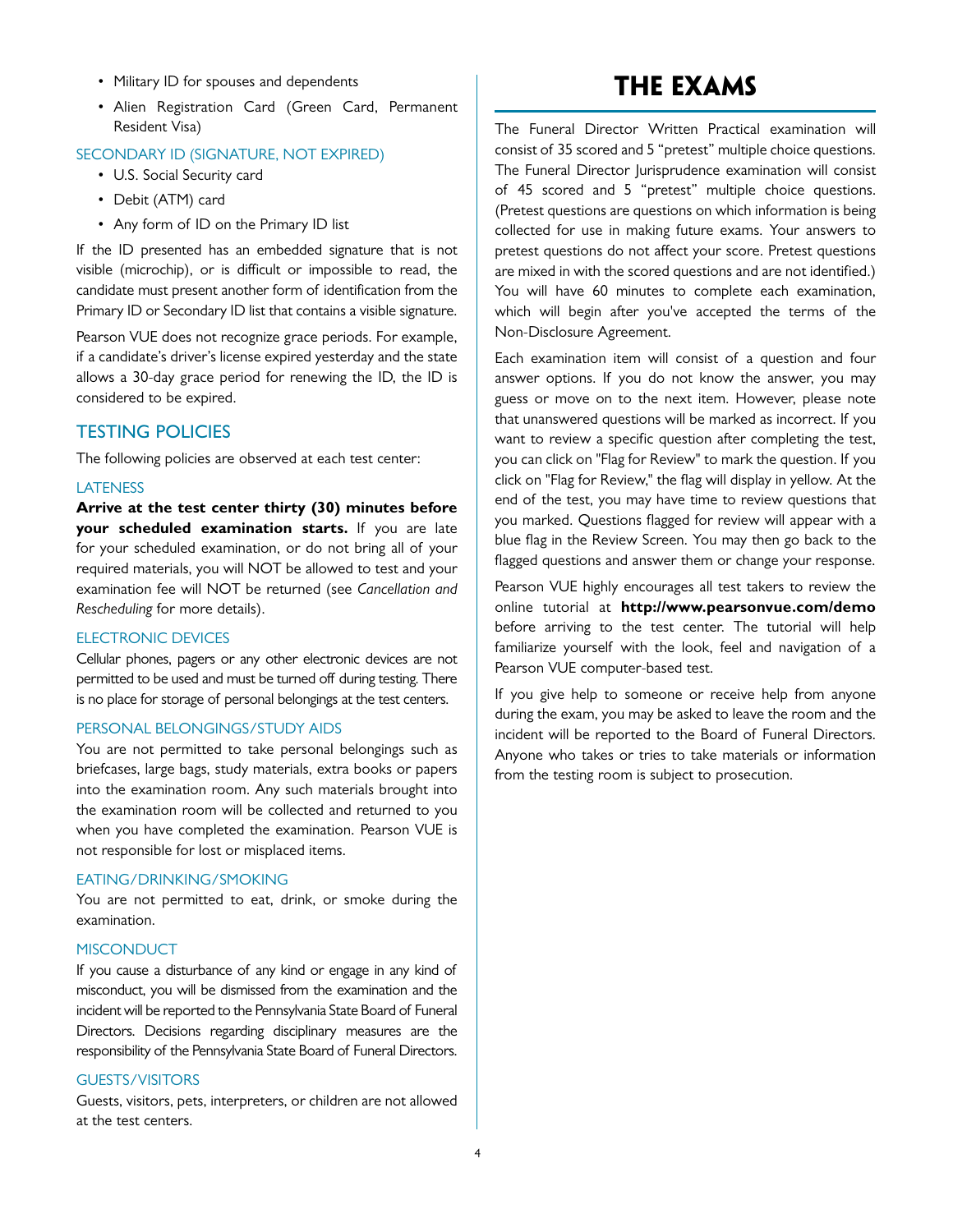# **CONTENT OUTLINES**

### CONTENT OUTLINE — FUNERAL DIRECTOR WRITTEN PRACTICAL EXAM

40 total items (35 scored items; 5 pretest items)

- I. Restorative Arts (7)
	- A. Pre embalming set features
		- 1. Case Analysis
			- a. Universal Precautions
			- b. Embalmer Preparation
			- c. Body Handling
			- d. Instruments
			- e. OSHA General Rule
			- f. Hazard Communication Standard
			- g. Formaldehyde Standard
			- h. Bloodborne Pathogen Rule
		- 2. Pre embalming raised vessels
		- 3. Pre embalming mixed fluids
		- 4. Embalming
		- 5. Post embalming
- II. Body Preparation and Mortuary Science (26)
- III. Disease Control and Safety Precautions (7)

### CONTENT OUTLINE — FUNERAL DIRECTOR JURISPRUDENCE EXAM

50 total items (45 scored items; 5 pretest items)

- I. Jurisprudence (50)
	- A. Vital Statistics
	- B. Regulations re Code and Act
	- C. Federal Trade Commission FTC

# **SCORE REPORTING**

At the conclusion of the examination, **preliminary** exam results will be provided. Your official license will verify passage of the exams and confirm the preliminary reports.

To obtain your license, an *Application for Licensure* must be submitted via PALS at: **https://www.pals.pa.gov**.

Only those who have completed their one-year internship and 35 funeral case histories and passed both the Written Practical and Jurisprudence examinations are eligible to apply for a Funeral Director's license.

#### EQUATING AND SCALING

There are multiple versions of each of the licensing examinations. These versions are known as forms. Although all forms of an examination are developed based on the content outlines, the difficulty of the forms of an examination may vary slightly because different questions appear on each form. To ensure that no candidate is put at an unfair advantage or disadvantage due to the particular form of an examination that he or she is given, a statistical procedure known as equating is used to correct for differences in form difficulty.

For example, in an examination with two (2) forms, Form A and Form B, the state licensing agency determines that answering 30 questions correctly on Form A demonstrates the minimum amount of knowledge necessary to be licensed. It is further determined through the equating process that Form B contains slightly more difficult questions than Form A; therefore, answering 30 questions correctly on Form A would indicate the same level of knowledge as answering only 28 questions correctly on Form B. Under this set of circumstances, a score of 30 questions correct would be used as the passing score on Form A whereas a score of 28 questions correct would be used as the passing score on Form B.

A second statistical procedure known as scaling is used to derive the numerical score to report for each candidate. Scaling is used to place a raw score on a common reporting scale on which each scaled score represents a given level of knowledge regardless of the difficulty of the form on which the raw score was achieved.

To illustrate how scaling works, suppose that in the examination example used above, the state licensing agency decides to use a score of 500 as the passing score for reporting purposes. (Note that the score selected to be used as the reported passing score is not related to, and has no bearing on, the difficulty of the examination.) Based on the information provided above, a raw score of 30 on Form A would translate to a scaled score of 500; a raw score of 28 on Form B would also translate to a scaled score of 500 since a raw score of 30 on Form A represents the same level of knowledge as a raw score of 28 on Form B.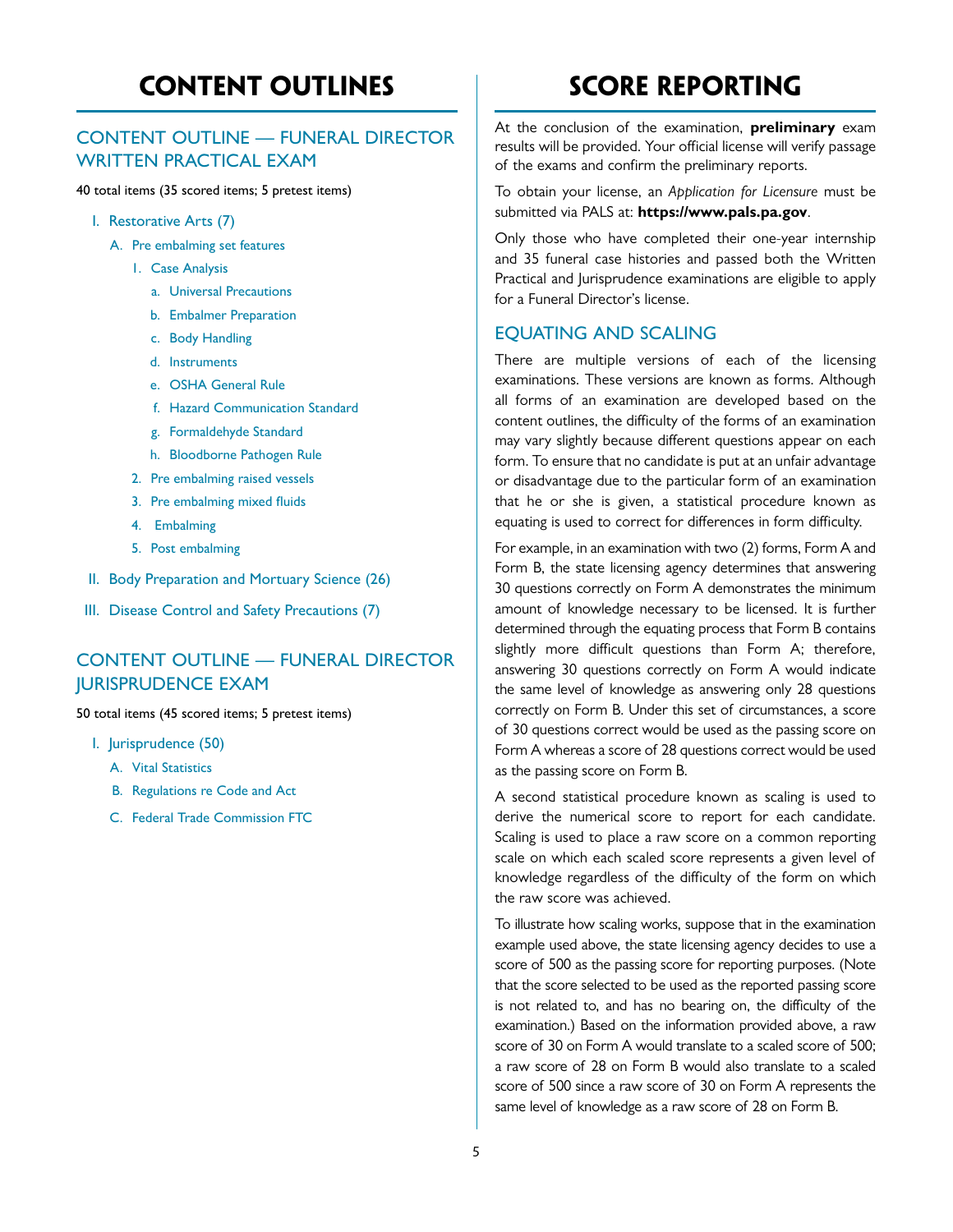#### SCALED SCORE

The passing scores of the licensing examinations were set by the Pennsylvania State Board of Funeral Directors (in conjunction with Pearson VUE) after a comprehensive study was completed for each examination. Raw scores are converted into scaled scores that can range from 0 to 100. To avoid misuse of score information, numeric scores are only reported to failing candidates. The scaled score that is reported to you is neither the number of questions you answered correctly nor the percentage of questions you answered correctly. With a passing score of 75, any score below 75 indicates how close the candidate came to passing, rather than the actual number or percentage of questions the candidates answered correctly. Passing

After you have successfully passed the Examination (and have completed the required hours), the State Board will issue your license within 10-15 business days. If you have not received your license in the mail within ten (10) business days of passing the examination, please contact Pearson VUE at (877) 883-1370. If you have changed your address from the time you submitted your application, you must notify Pearson VUE prior to the printing of your license.

**Note:** If you have passed the exam under "Early Testing," the results will not be sent to the state until the final transcripts are received.

To verify whether or not a license has been issued, an applicant may search the State's web site using the following link: **[www.mylicensepa.pa.](www.mylicense.pa)gov**.

#### FAILING AND RETAKING AN EXAMINATION

If you fail the examination, your Score Report will provide you with information on how to re-take the examination. A new examination fee is required each time you re-take the examination.

To schedule a retake examination, use the web reservations on the Pearson VUE web site at **<http://www.pearsonvue.com/pa/bpoa>**. Reservations for reexamination cannot be made at the test center, and **you must wait twenty-four (24) hours from your failed examination before making your reservation**.

#### DUPLICATE SCORE REPORT

If you lose your Score Report or need a duplicate Score Report, complete the *Request for Duplicate Score Report Form*  and mail it to Pearson VUE (see *Appendix A*).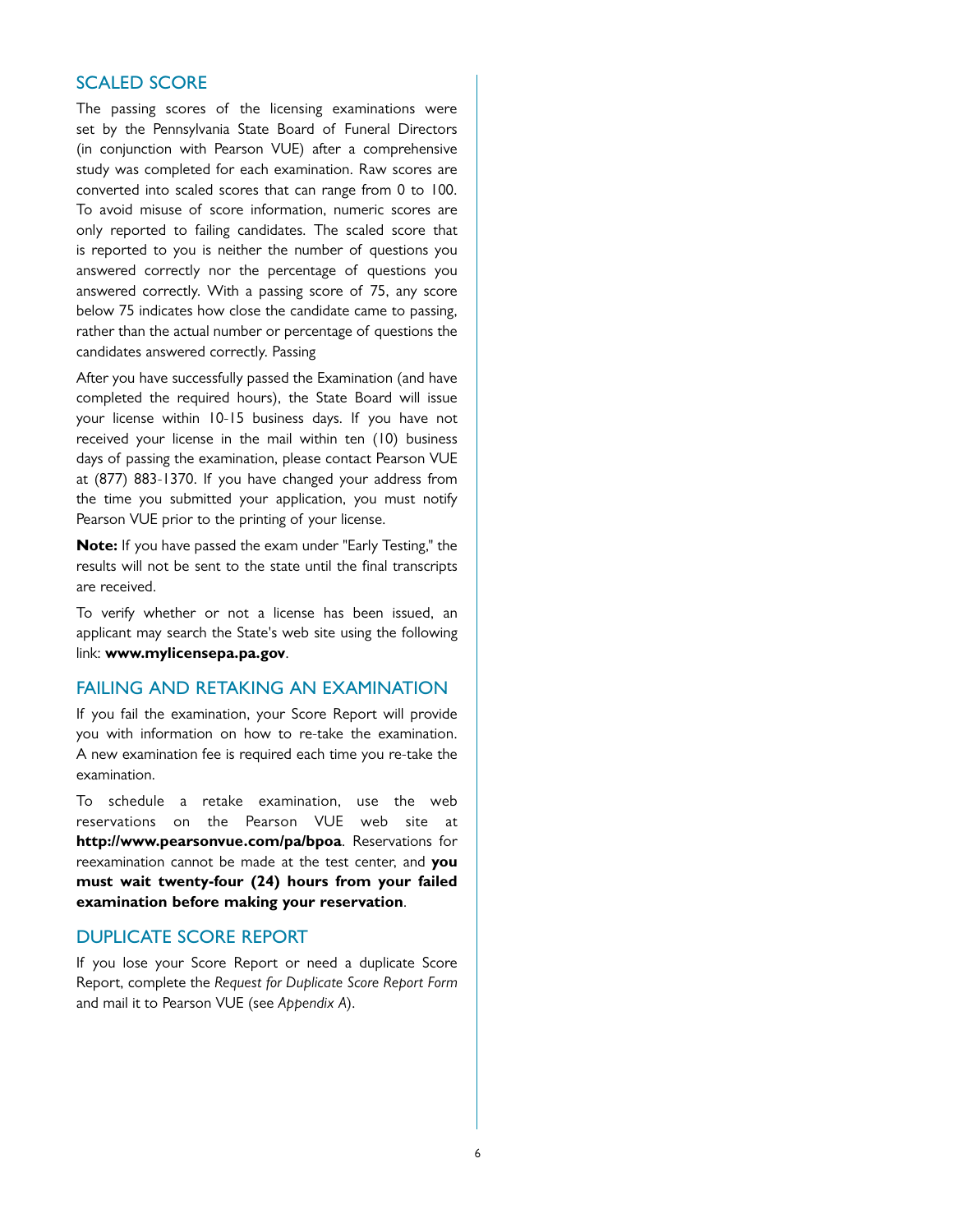| ⋖<br>APPENDIX | Pennsylvania<br><b>Funeral</b><br><b>Directors</b> | <b>Request for Duplicate Score Report</b> |
|---------------|----------------------------------------------------|-------------------------------------------|
|               |                                                    |                                           |

**DIRECTIONS:** You may use this form to ask Pearson VUE for a copy of your Examination Score Report. Please print or type all information on this form, or your request will be returned.

#### **SEND TO:** Pearson VUE/Pennsylvania Funeral Directors Program Duplicate Score Request 5601 Green Valley Drive Bloomington, MN 55437

or email the request to: **pearsonvuecustomerservice@pearson.com**

### **Please complete the following form with your current name and address. All information must be complete and accurate to ensure proper processing.**

|                | Tel. (1992) The last four (4) digits of your Social Security Number 10 matches 2014                                                                                                                                                                                           |  |
|----------------|-------------------------------------------------------------------------------------------------------------------------------------------------------------------------------------------------------------------------------------------------------------------------------|--|
|                |                                                                                                                                                                                                                                                                               |  |
|                | IF THE ABOVE INFORMATION WAS DIFFERENT AT THE TIME YOU WERE TESTED, PLEASE INDICATE ORIGINAL<br>INFORMATION. IF YOUR NAME HAS CHANGED, YOU MUST ATTACH A COPY OF A LEGAL DOCUMENT<br><b>AUTHORIZING THE CHANGE (FOR EXAMPLE, A MARRIAGE CERTIFICATE OR A DIVORCE DECREE).</b> |  |
|                |                                                                                                                                                                                                                                                                               |  |
|                |                                                                                                                                                                                                                                                                               |  |
| Tel. $(\_\_)$  |                                                                                                                                                                                                                                                                               |  |
| <b>REPORT.</b> | I HEREBY AUTHORIZE PEARSON VUE TO SEND ME AT THE ADDRESS ABOVE A DUPLICATE OF MY SCORE                                                                                                                                                                                        |  |
|                |                                                                                                                                                                                                                                                                               |  |
|                | Date $\overline{\phantom{a}}$                                                                                                                                                                                                                                                 |  |